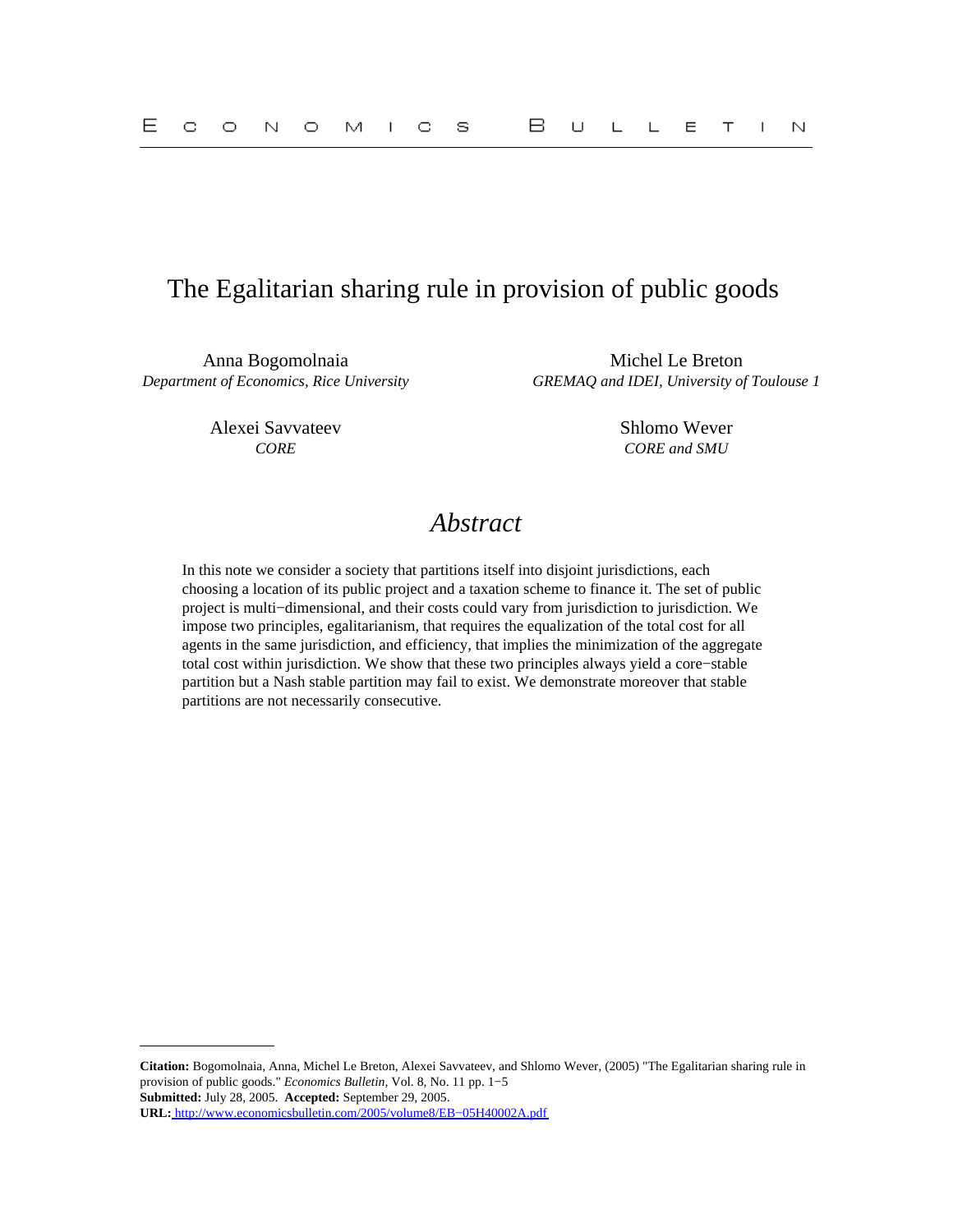## 1 Introduction

In this note we consider a model of jurisdiction formation, where the entire population has to be partitioned into several jurisdictions, each deciding on the public project. Whereas the existing literature deals with unidimensional universe of public projects, we consider a set of feasible projects to be imbedded in the set of an arbitrary dimension. Agents are assumed to have Euclidean preferences over possible project locations, and, thus, can be identified by their peaks (best preferred locations) in the multi-dimensional space.

When a jurisdiction is formed and a public project is selected, the jurisdiction must choose the way to distribute the project cost among its members. Part of the literature (Le Breton and Weber (2003), (2004), Haimanko et al. (2004a), Le Breton et al. (2004)) assumes the transferable utility framework with the unrestricted set of redistribution schemes within a jurisdiction. However, in many situations the degree of freedom in selecting a taxation scheme and degree of compensation to disadvantaged agents could be limited by customs, law, feasibility or variety of other constraints. Thus, a large number of papers (Alesina and Spolaore (1997), Casella (2001), Jéhiel and Scotchmer (2001), Haimanko et al. (2004b)) consider an equal share taxation scheme where all members of jurisdiction make an equal monetary contribution This cost sharing mechanism has some appealing properties, such as simplicity and anonymity. However, it rules out any degree of equalization between agents who enjoy vastly different benefits from the public project.

In this note we consider the case where every jurisdiction applies *egalitarian rule* of full equalization, when the total burden of taxation cost and disutility from having a project different from agent's ideal choice is equally divided among the members of the jurisdiction. This rule implements the Rawlsian principle by equalizing the total costs of all agents and, therefore, minimizing the total cost of the most disadvantaged agent. Agents are not hold accountable for their preferences and the burden of total disutility is shifted to the entire jurisdiction.

This is the hedonic games framework (Banerjee et al. (2001), Bogomolnaia and Jackson (2002)), where once a coalition is formed, one can uniquely determine the (equal) payoff of all of its members. Thus, agents form well-defined preferences over possible coalitions they could join. This feature of the hedonic model allows us to consider not only traditional cooperative stability notions (like core), but also non-cooperative stability, when only one agent can migrate to another jurisdiction or create a new one. We show that whereas the core stable partitions always exist in our multi-dimensional framework, Nash stable partition may fail to exist even in the case where the set of projects is represented by a unidimensional space.

Further, the preceding literature, working with the unidimensional set of public projects,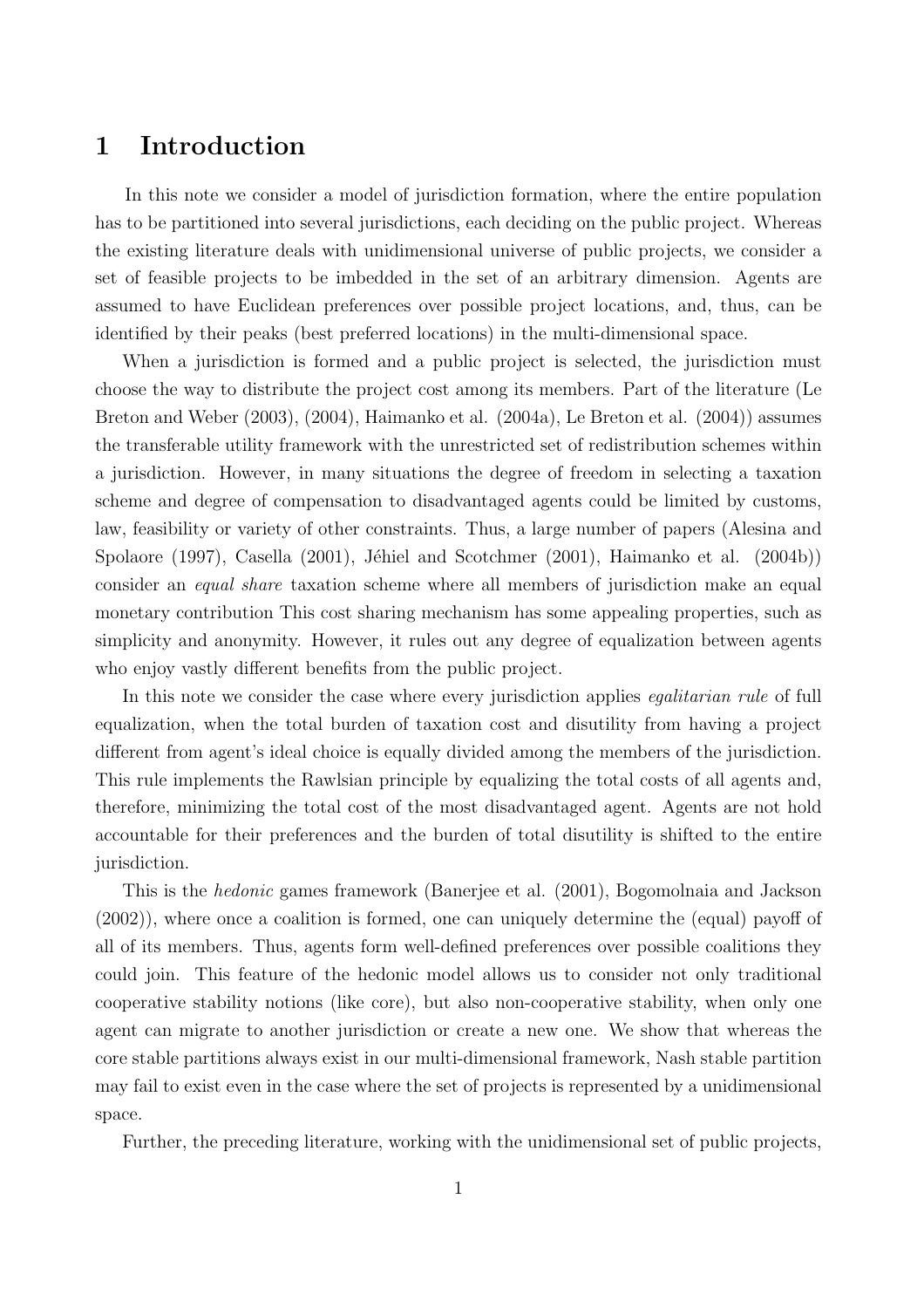consistently reaffirms the consecutivity property of stable partitions. Whenever the set of core or Nash stable partitions is nonempty it consists of (or at least includes) consecutive partitions, where each jurisdiction is an interval. In our model though, the core can fail to contain consecutive partitions, and Nash stable partitions can be non-consecutive as well.

## 2 The Model

We consider a finite society  $N = \{1, \ldots, n\}$  of agents. The set of public projects is given by the compact subset I of k-dimensional Euclidean space  $\mathbb{R}^k$ . Each agent has Euclidean preferences over I, which allows us to identify an agent i with his ideal point  $p^i \in I$ . Slightly abusing the terminology, we will refer to  $p^i$  as the location of the agent i.

The society faces a task of partitioning itself into disjoint jurisdictions, where each jurisdiction selects a location of the public project and a taxation scheme to finance it. The cost of a public project in jurisdiction S is given by a positive value  $q(S)$ , which may depend on the size and composition of a jurisdiction. When the location of the project  $p$  and a taxation scheme within jurisdiction S are chosen, every member i of S incurs two types of cost: the monetary contribution towards provision of the public project and transportation cost  $d(||p^i - p||)$ , which is assumed to be continuous and increasing on  $\Re$  with  $d(0) = 0$ . We assume a voluntary participation: the benefits from public projects exceed their costs. Given the location p of the public project, the aggregate cost of members of jurisdiction  $S$ will be the sum of the cost of the public project  $g(S)$  and the aggregate transportation cost  $D(S, p) = \sum_{i \in S} d(||p - p^i||).$ 

The locational and redistributional choices within each jurisdiction are guided by two principles, egalitarianism and efficiency. Efficiency requires that the project location is chosen in such a way as to minimize  $D(S, p)$ . Let  $D(S) = \min_{p \in I} D(S, p)$ , and the location  $p(S)$  (not necessarily uniquely defined) is determined by  $D(S, p(S)) = D(S)$ .

Egalitarianism demands that all members of S equally share the aggregated total cost (tax plus transportation cost)  $g(S) + D(S)$ . Thus, every member i of S will incur the same cost  $c(S) = \frac{(g+D(S))}{|S|}$ , where |S| is the cardinality of jurisdiction S. Given that i's transportation cost is  $d(||p^i - p(S)||)$ , her tax share (that can actually be a subsidy) under the egalitarian rule is

$$
\frac{(g(S) + D(S))}{|S|} - d (||p^{i} - p(S)||).
$$

Efficiency and egalitarianism completely determine the choices for each potential jurisdiction. Thus, these requirements lead to hedonic cooperative coalition formation game, where once a jurisdiction is formed, the payoff or cost for each its member is uniquely determined. We will examine the existence of stable partitions in our hedonic game where all jurisdiction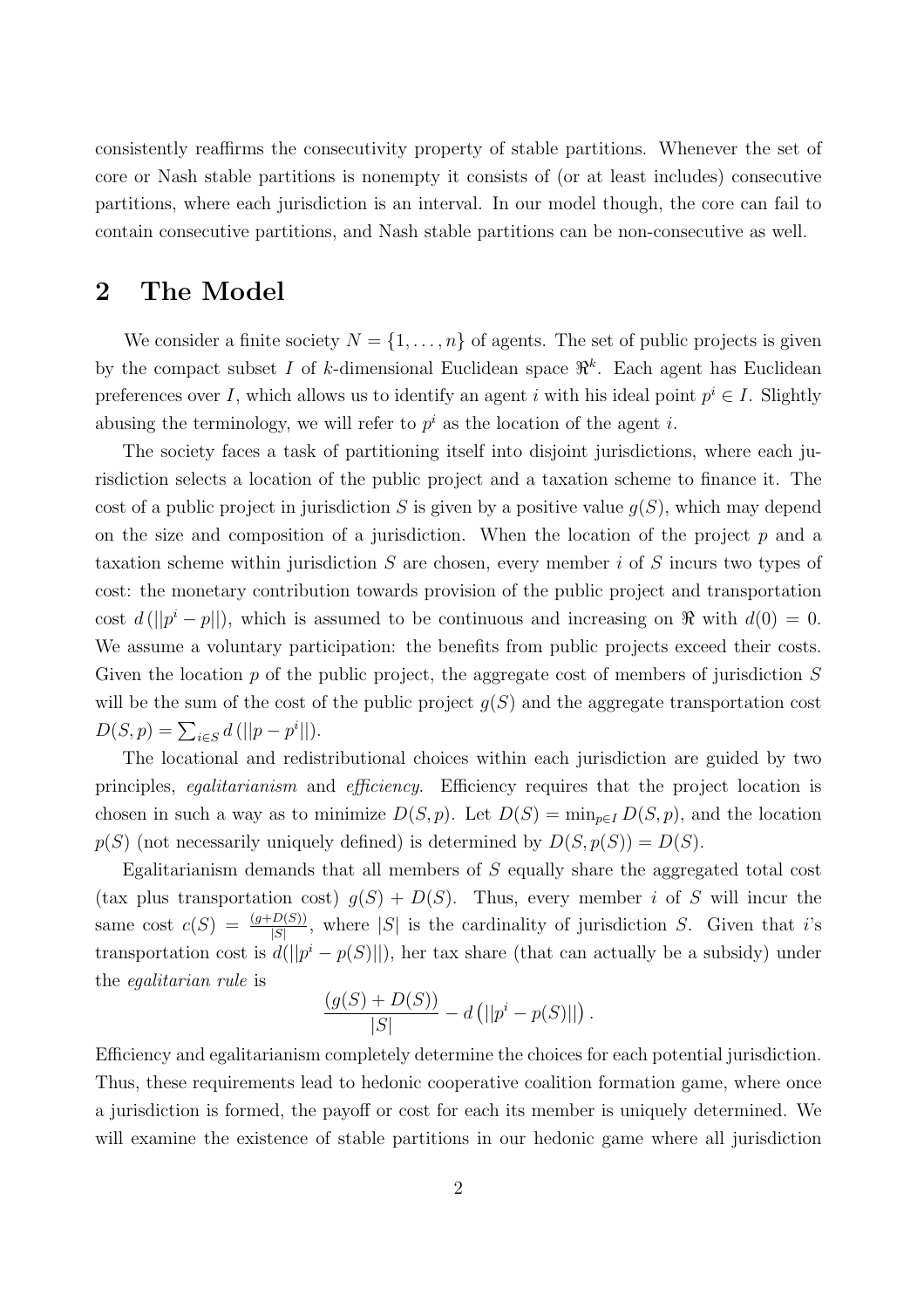adopt the efficiency and the egalitarian rule. We consider two notions of stability:

**Definition** (I) Let  $\pi = \{S_1, \ldots, S_K\}$  be a jurisdictional structure. We say that a jurisdiction  $S \subset N$  blocks  $\pi$  if  $c(S^i) > c(S)$  for all  $i \in S$ , where  $S^i$  is the jurisdiction in  $\pi$  that contains i. A jurisdictional structure  $\pi$  is called *core-stable* if no jurisdiction blocks  $\pi$ .

(II) A jurisdictional structure  $\pi = \{S_k\}_{k=1,\dots,K}$  is Nash stable if

$$
c(S^i) \leq g(\{i\})
$$
 and  $c(S^i) \leq c(S_k \sqcup \{i\})$  for every  $i \in S$  and every  $S_k \in \pi$ .

The first is the standard notion of the core. Nash stable jurisdictional structure can be viewed as a free mobility equilibrium: no agent has an incentive to move from his current jurisdiction to either "empty" jurisdiction or to another existing jurisdiction. Note also that the set of Nash stable jurisdictional structures is the set of pure Nash equilibria of the noncooperative game, where each agent announces his "address" and all agents with the same address form a jurisdiction.

While the definition of Nash stability allows only for deviations by a single agent, an agent can move to a jurisdiction without the consent of its members. Thus, some or even all members of that jurisdiction could be worse off. This observation shows that there is no logical connection between the notions of core- and Nash stability. And, indeed, the next section indicates sharply different stability implications with regard to these two notions.

## 3 The Results

We now assume that the efficiency and the egalitarian rule are imposed throughout this section. Under the the egalitarian rule, all members of the same coalition bear the same total cost (or total disutility). Each coalition S is assigned a number  $c(S)$  that represents the total cost of each of its members. Thus, all agents derive their preferences over coalitions from the common ordering by comparing jurisdictions on the basis of their assigned contributions. In hedonic games, such common ordering guarantees the existence of a stable partition. Our first proposition indeed states that, without any further qualification, stable jurisdictional structures always exist:

Proposition 1: There is always a core-stable jurisdictional structure.

**Proof:** Let us construct the partition  $\pi$  as follows. Take a coalition  $T^1$  that minimizes the contribution of its members across all coalitions:

$$
c(T^1) = \min_{S \subset N} c(S).
$$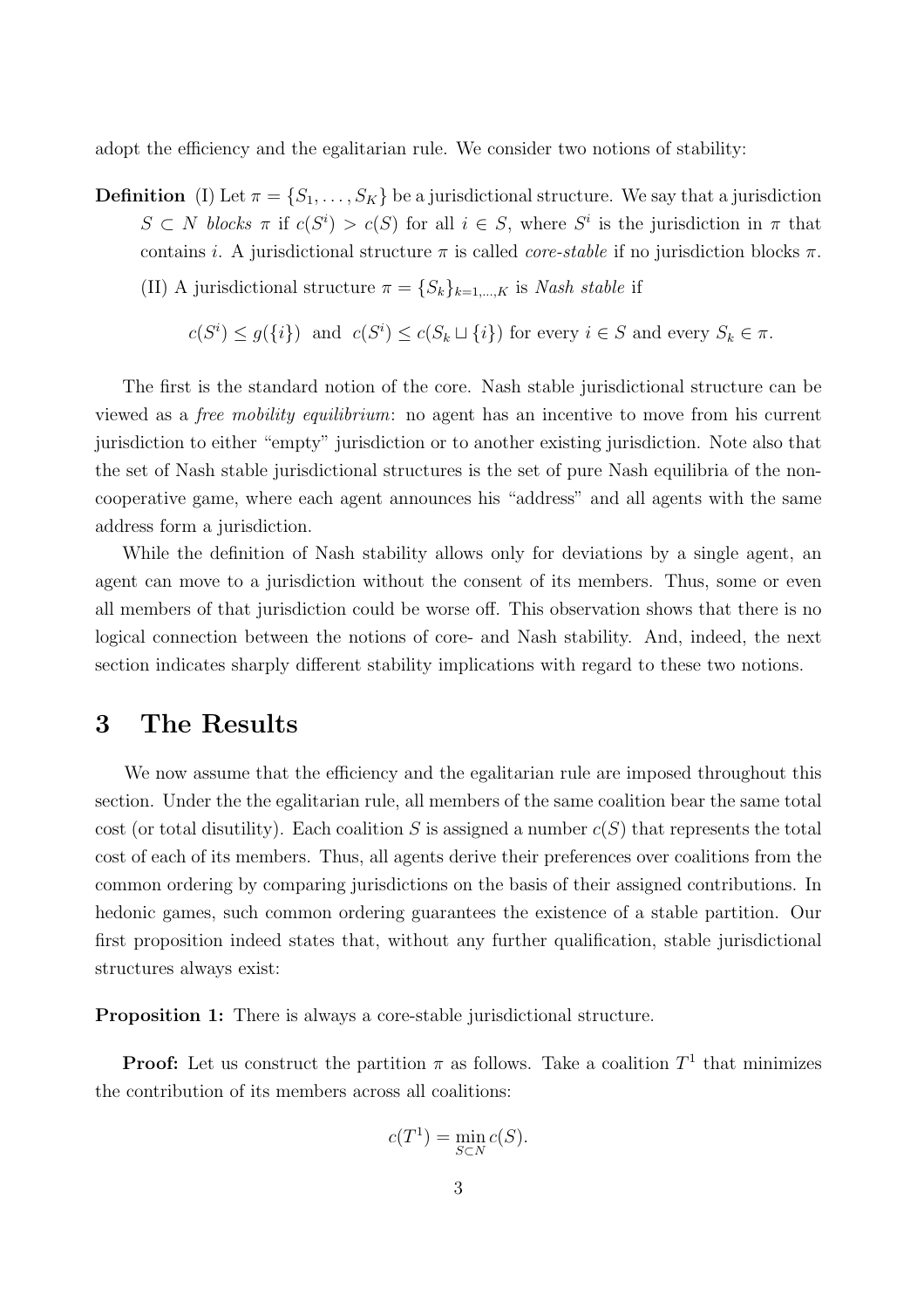(obviously, the choice of  $T^1$  as well as of all subsequent elements of  $\pi$  is not necessarily unique.)

If  $T^1 = N$ , we are done. Otherwise, choose  $T^2 \subset N \setminus T^1$  to minimize the cost over all coalitions that have an empty intersection with  $T^1$ :

$$
c(T^2) = \min_{S \subset N \setminus T^1} c(S).
$$

If  $T^1 \sqcup T^2 = N$ , we are done. Otherwise, choose  $T^3 \subset N \setminus (T^1 \sqcup T^2)$  to minimize the cost over all coalitions that have an empty intersection with  $T^1 \sqcup T^2$ :

$$
c(T^3) = \min_{S \subset N \setminus (T^1 \sqcup T^2)} c(S).
$$

By continuing this process, after at most *n* iterations, we obtain a partition  $\pi = \{T^1, \ldots, T^K\}$ of N. We show that  $\pi$  is stable. Indeed, consider an arbitrary coalition  $T \subset N$ , and let  $T^k$  be the first coalition in  $\pi$  that has a nonempty intersection with T, i.e.,  $k = \min\{j|T^j \cap T \neq \emptyset\}$ . Then the choice of  $T^k$  implies that  $c(T^k) \leq c(T)$ . Thus, no agent that belongs to both  $T^k$ and T, is better off at T as compared to  $T^k$ , which means that T could not block  $\pi.\Box^1$ 

It is worthwhile pointing out that if all values  $c(S)$  are different, our construction yields a unique outcome  $\pi$ . It is easy to demonstrate that  $\pi$  is the unique core stable partition. Indeed,  $T<sup>1</sup>$  has to be a part of every stable partition, otherwise this very coalition will block the latter one; given that,  $T^2$  must belong to it as well. By extending the argument, we obtain the uniqueness of the core stable partition in this case.

While we can guarantee core stability in the egalitarian game, such general statement does not hold for Nash stability:

#### Proposition 2: A Nash stable jurisdictional structure may fail to exist even if the space of public projects is unidimensional.

**Proof:** Let space of public projects I be given by the unidimensional interval  $[0, 4.1]$  and consider a society with six agents, located at points  $p^1 = 0$ ,  $p^2 = p^3 = 1.9$ ,  $p^4 = p^5 = p^6 = 4.1$ . The transportation costs are linear, i.e.,  $d(|p, p'|) = |p - p'|$  for all  $p, p' \in I$ , and project costs  $q(S)$  be equal to 1 for all jurisdictions S. We will show that under the Egalitarian rule, this society does not admit a Nash stable partition. Suppose, in negation, that  $\pi$  is a Nash stable partition. Denote  $T = \{4, 5, 6\}$ . It is easy to verify that if there is  $S \in \pi$  that contains one or two agents from T in addition to some of agents 1, 2, 3, then  $c(S) > 1$ . Thus, if agents 4, 5, 6 are separated in at least two groups, they cannot be joined by other agents, implying that the members of T should belong to the same jurisdiction in a Nash stable partition.

<sup>&</sup>lt;sup>1</sup>Since the egalitarian game satisfies the *common ranking* property of Farrell and Scotchmer (1988), our result could be derived from theirs. However, we opted here to offer a direct proof.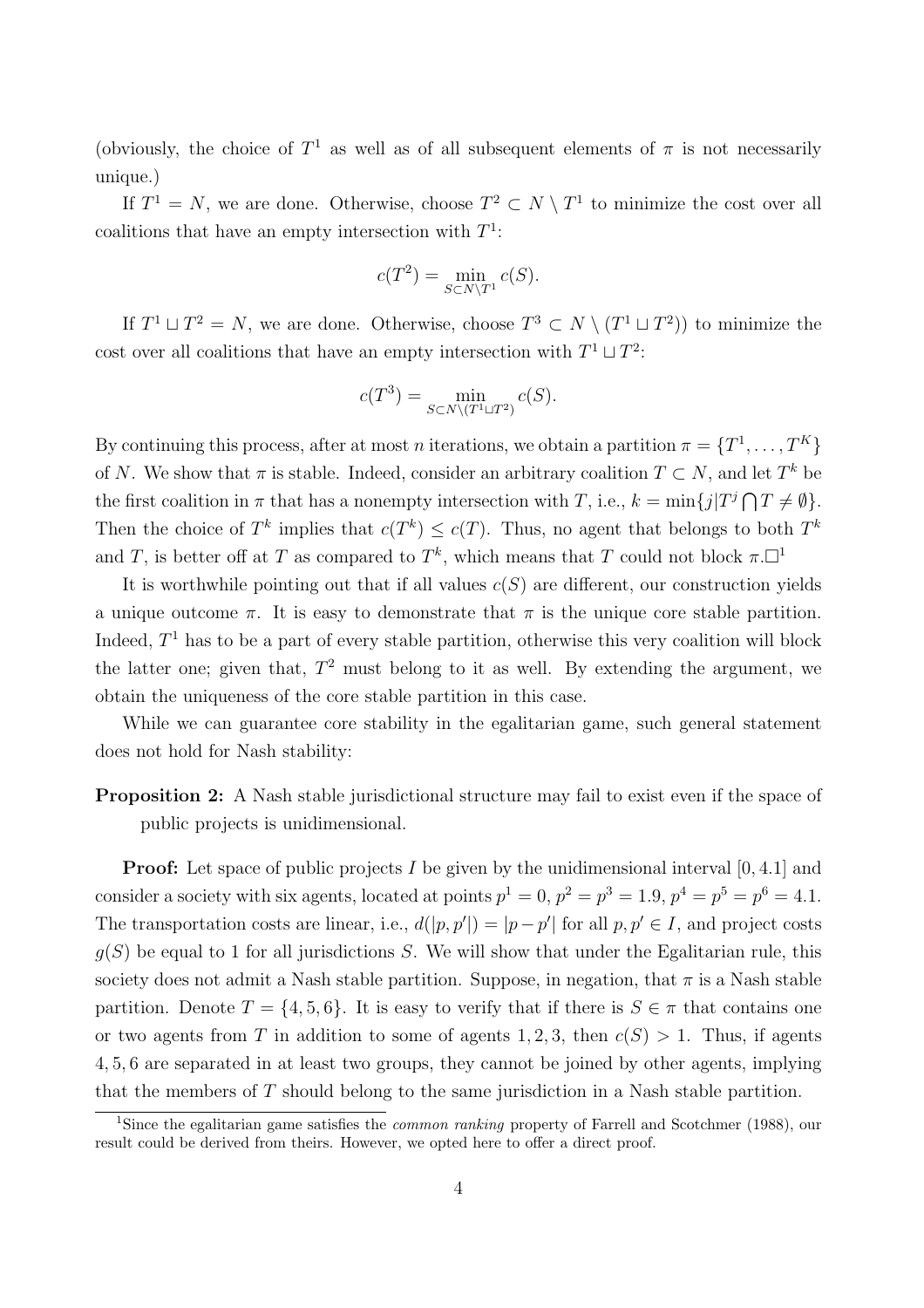Since the members' cost exceeds one in every jurisdiction with more than four members, and agent 1 contributes strictly more than one in all multi-agent coalitions, except  $\{1, 2, 3\}$ , it follows that only candidates for Nash stable jurisdiction structures are:

 $\{\{1, 2, 3\}, T\}, \{\{1\}, \{2\}, \{3\} \sqcup T\}, \{\{1\}, \{3\}, \{2\} \sqcup T\}, \{\{1\}, \{2, 3\}, T\}.$ 

Consider the following cycle

 $\{\{1, 2, 3\}, T\} \rightarrow \{\{1, 2\}, \{3\} \sqcup T\} \rightarrow \{\{1\}, \{2\}, \{3\} \sqcup T\} \rightarrow \{\{1\}, \{2, 3\}, T\} \rightarrow \{\{1, 2, 3\}, T\}$ in which every partition is obtained from the previous one by moving one agent to a jurisdiction that offers her a lower cost. Thus, no partition in the cycle is Nash stable, and due to the symmetry between agents 2 and 3, it rules out all candidates to constitute a Nash stable partition.  $\Box$ 

Let us notice that the only core-stable partition in this example is  $\{\{1\}, \{2, 3\}, T\}.$ 

One could expect that stable partitions would consist of connected jurisdictions. Recall that if the projects' space is unidimensional, the connectedness is reduced to *consecutivity*: whenever agents i and j, with  $p^{i} < p^{j}$ , belong to the same jurisdiction S, all agents k with  $p^i < p^k < p^j$  should also be members of S. Unlike in the existing literature (e.g, Greenberg-Weber (1986)), this property is not generally satisfied in our framework. In the next two examples we consider the unidimensional set of projects  $I = [0, 4]$ , the project cost  $q(S) = 1$ for all S, and linear transportation cost:  $d(|p, p'|) = |p - p'|$ 

**Proposition 3:** The set of consecutive core stable partitions could be empty.

**Proof:** Let  $I = [0, 0.8]$ . Consider 5 agents whose locations are given by  $p^1 = 0$ ,  $p^2 = p^3 = 0$  $p^4 = 0.4$  and  $p^5 = 0.8$ . Indeed, The jurisdiction  $\{2, 3, 4\}$  is the best choice for its members (in any other jurisdiction, either there are at most three agents, or agents pay 0.35, 0.36, or 0.45, so that total cost is always more then  $\frac{1}{3}$ . Hence, any core stable partition should contain  $\{2, 3, 4\}$ . Then two remaining agents 1 and 5 will form the second coalition, that results in the only core stable, but, obviously, nonconsecutive partition  $(\{1, 5\}, \{2, 3, 4\})$ .

Proposition 4: There is a nonconsecutive Nash stable partition.

**Proof:** Let  $I = [0, 3.4]$ . Consider 7 agents, whose locations are given by  $p^1 = 0$ ,  $p^2 =$  $p^3 = 1.7$ , and  $p^4 = p^5 = p^6 = p^7 = 3.4$ . We will show that the nonconsecutive partition  $(S, T)$ , where  $S = \{1, 4, 5, 6, 7\}$ ,  $T = \{2, 3\}$  is Nash stable.

Indeed, no agent  $i \in S$  would benefit by joining T, since  $c(T \cup \{i\}) = 0.9 > c(S) = 0.88$ . Moreover, no agent  $j \in T$  would benefit by joining S, since  $c(S \cup \{j\}) = 1.02 > c(T) = 0.5$ .

Finally, since both values,  $c(S)$  and  $c(T)$  are less than 1, no player would leave her current jurisdiction to stay alone.  $\Box$